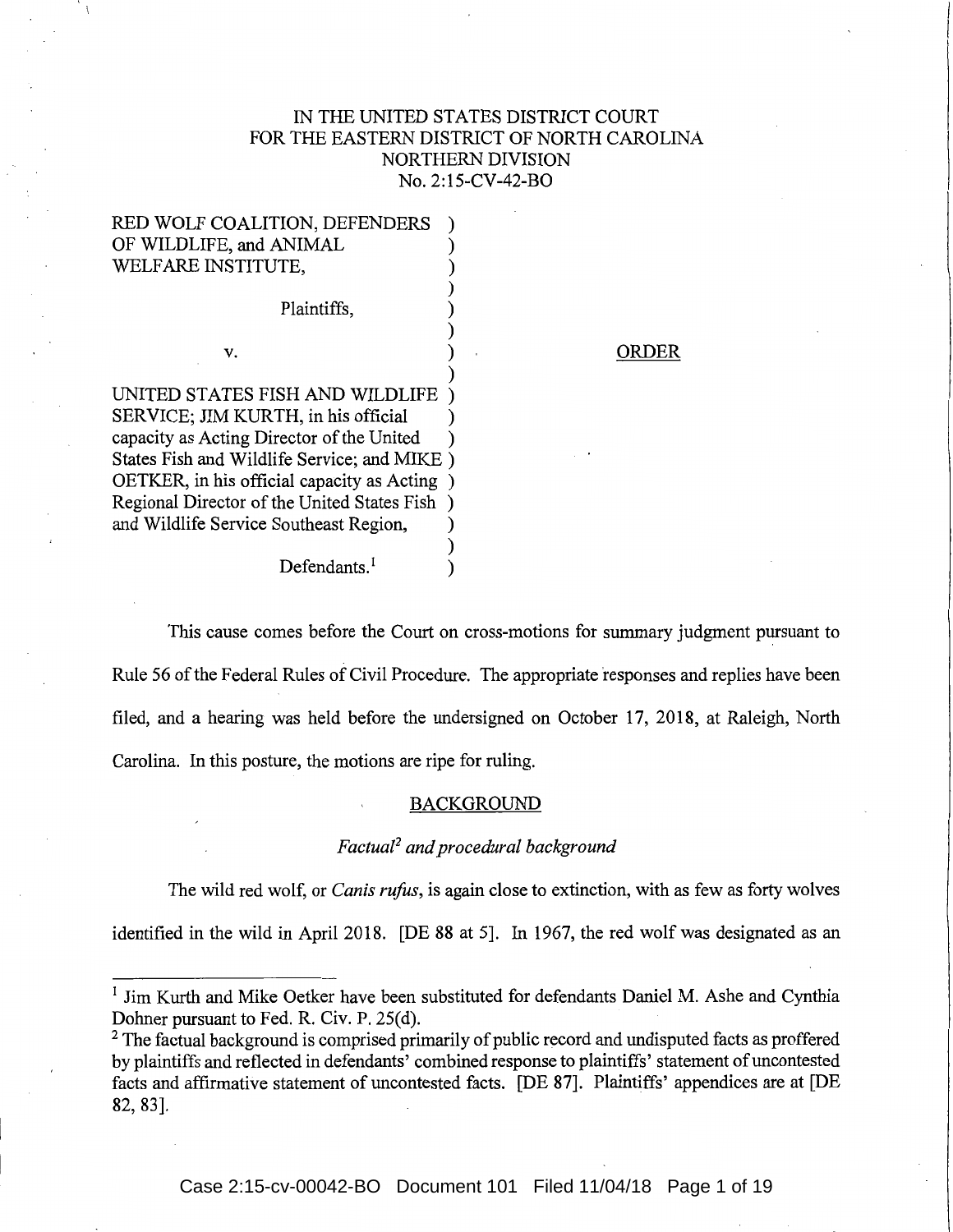endangered species under the Endangered Species Preservation Act of 1966,<sup>3</sup> and, in 1980, the species was declared extinct in the wild. In 1986, the United States Fish and Wildlife Service (USFWS) instituted a special rule under Section 10 of the Endangered Species Act of 1973 to establish the reintroduction of red wolves in North Carolina, specifically on the Alligator River National Wildlife Refuge in Dare County. *See* 51 Fed. Reg. 41,790 (Nov. 19, 1986); 50 C.F.R. § 17.84.<sup>4</sup> The red wolf was designated as a non-essential experimental population under the Endangered Species Act-experimental status<sup>5</sup> would allow USFWS more discretion in devising an active management program and the non-essential designation was applied because the species was considered to be fully protected in six separate captive locations. *Id.* Four captive-bred pairs of red wolves were released to the Alligator River reintroduction site in 1987. The Red Wolf Recovery Area currently encompasses approximately 1.7 million acres in Dare, Hyde, Tyrrell, Washington, and Beaufort Counties, and includes four national wildlife refuges, a U.S. Air Force bombing range, state-owned, and private lands. *See* 60 Fed. Reg. 18,940.

The red wolf 10(i) rule prohibits the take<sup>6</sup> of a red wolf except in those limited circumstances. 50 C.F.R.  $\S 17.84(c)(2)$ . Intentional or willful takes of red wolves are not permitted in the Red Wolf Recovery Area unless it is in defense of a person's own life or the lives of others; the animal is in the act of killing livestock or pets; or the take has been authorized by USFWS project personnel after efforts by USFWS to capture the animal have been abandoned, provided

<sup>3</sup> Pub. L. 89-669, October 15, 1966, 80 Stat. 926, a predecessor to the Endangered Species Act of 1973.

 $4$  Referred to herein as the 10(j) rule or red wolf rule.

 $<sup>5</sup>$  An experimental designation further means that red wolves are treated as threatened, rather</sup> than endangered, species for purposes of Sections 4( d) and 9 of the ESA. *See Gibbs v. Babbitt,*  214 F.3d 483, 487 (4th Cir. 2000).

<sup>&</sup>lt;sup>6</sup> "Take" is defined by the ESA to mean "harass, harm, pursue, hunt, shoot, wound, kill, trap, capture, or collect, or to attempt to engage in any such conduct." 16 U.S.C. § 1532(19).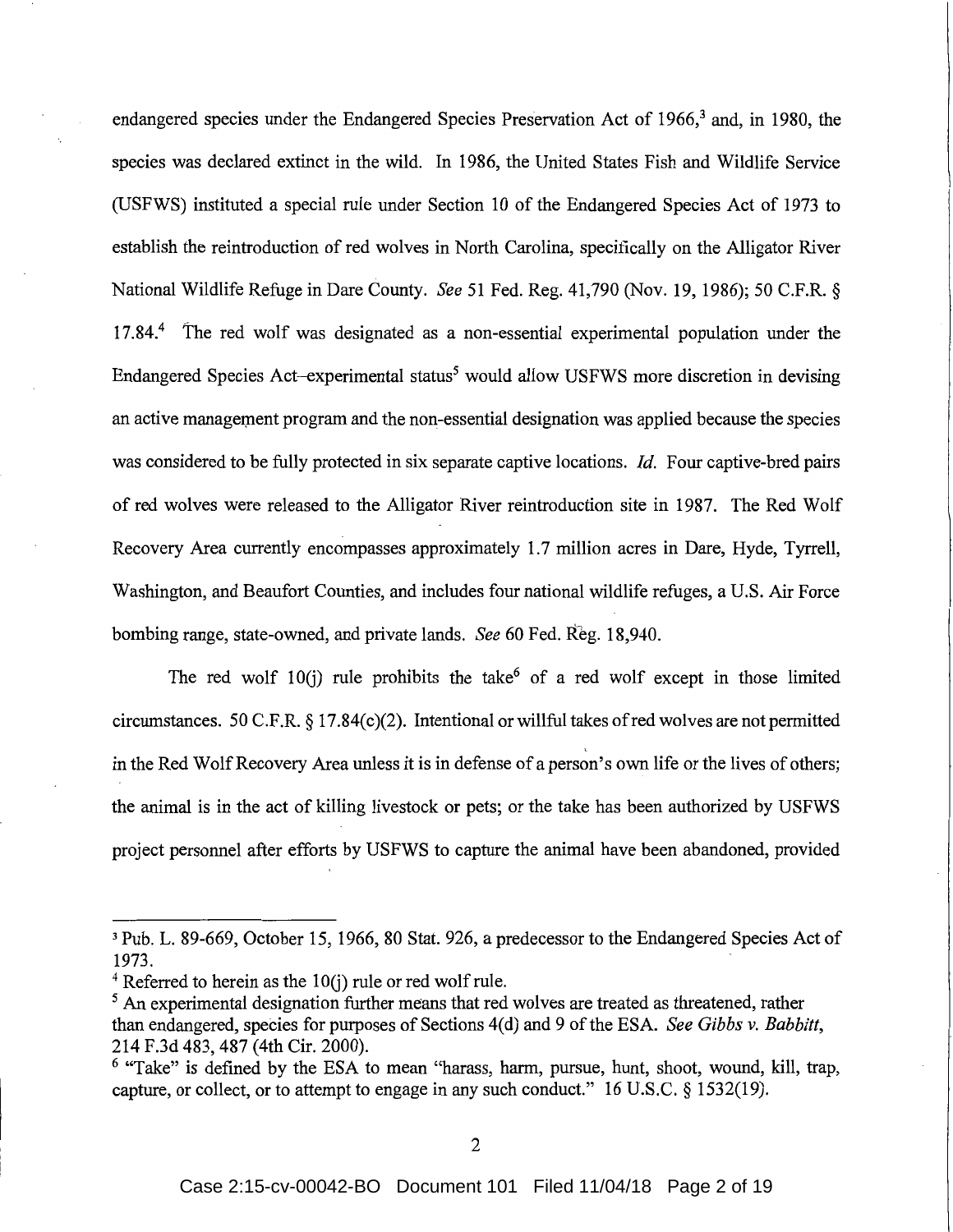that the USFWS project leader has approved of the take in writing. *Id.* § (c)(4)(i); (iii); (v). All takes are additionally subject to reporting requirements. *Id.* 

From the red wolf recovery program's inception, it was understood that the interaction between red wolves and humans in the Red Wolf Recovery Area would be an issue which would require effective management in order for reintroduction of the species to be successful. *See* Pl. App. 333-357 (USFWS Red Wolf Recovery/Species Survival Plan). To that end, USFWS issued an internal document in January 1999 entitled "Guidelines for Applying the Current Red Wolf Rule (April 13, 1995) to Requests to Remove red wolves from private land." Pl. App. 723. The 1999 Guidelines distinguished between problem wolves and non-problem wolves. Problem wolves are wolves which have engaged in actions that directly caused the loss of personal property and wolves which are exhibiting inappropriate behavior, such as a tolerance of humans, which may suggest the wolf would become a more serious problem. Under the 1999 Guidelines, reports of problem wolves would be addressed by field personnel within forty-eight hours, and problem wolves would be captured and removed if feasible, or authorization to landowners to effect a lethal or non-lethal take would be given. *Id.* Requests to retrieve non-problem:wolves from private land, however, would be addressed within manpower limits, and whether traps would be set to capture the non-problem wolf would be subject to certain criteria. *Id.* 

The 1999 Guidelines for implementing the red wolf  $10(i)$  rule were drafted in response to continuous requests from two or three private landowners to remove red wolves from their property, in combination with the increase in red wolf population and the logistical and economic difficulties with continuing to try to honor all requests for red wolf removal. Pl. App. 731. USFWS noted that removal of non:-problem wolves "may be detrimental to the conservation of the species by preventing natural expansion and recovery of the species, and by contributing to the

3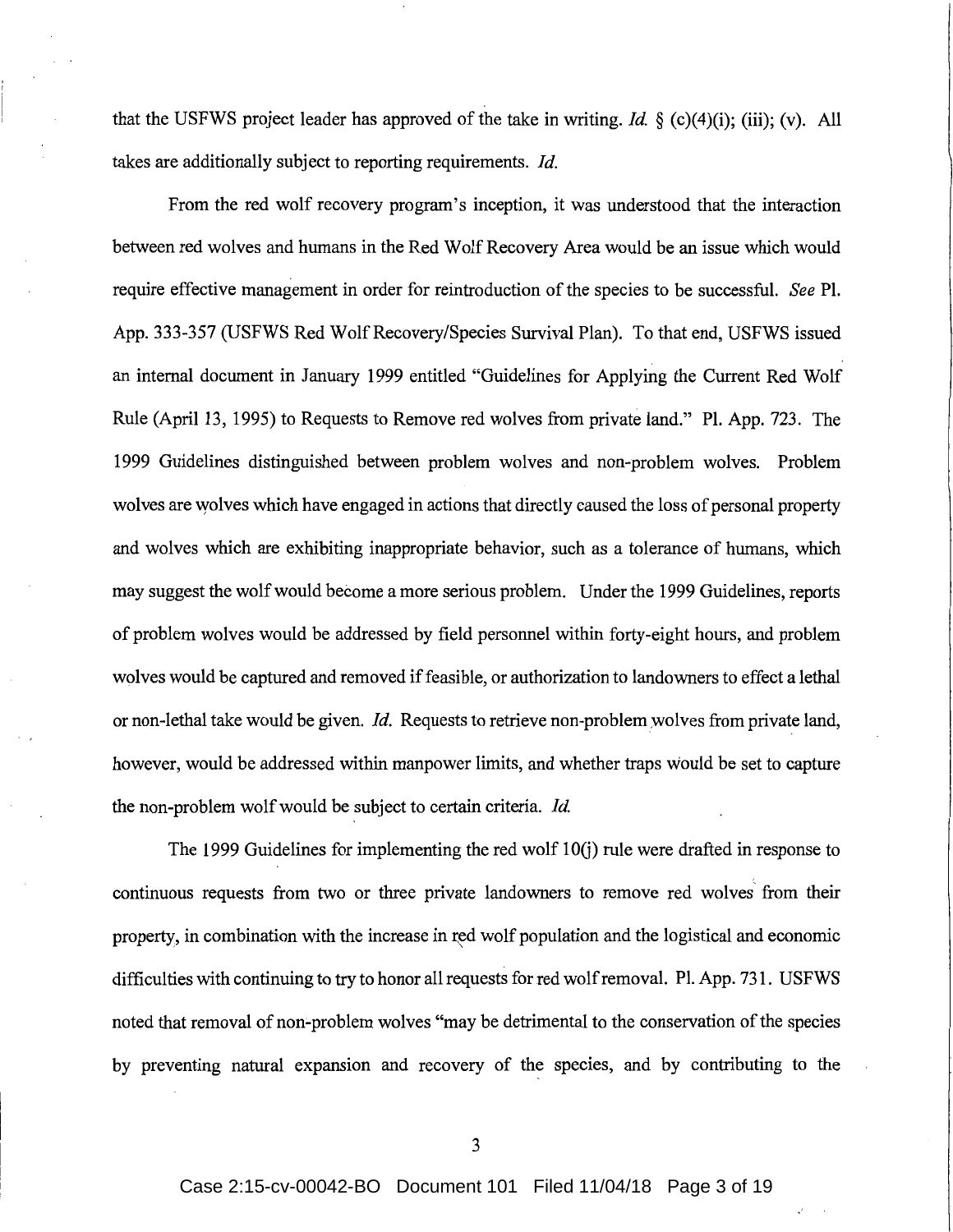establishment of coyotes." *Id; see also* Pl. App. 723. In essence, beginning in the late 1990s, USFWS focused efforts on addressing landowner complaints about problem wolves, and shifted away from making efforts to remove every wolf identified on private property. The 1999 Guidelines referenced addressing landowner concerns regarding the presence of non-problem wolves primarily in terms of capture and removal and other non-lethal take methods.

Coyotes were not present in the Red Wolf Recovery Area when the red wolf reintroduction program was initiated. As the presence of coyotes in the area increased in the late 1990s, USFWS implemented an adaptive management work plan to prevent coyote-red wolf interbreeding, which included the sterilization of coyotes in the wild and use of sterile coyotes as placeholders; placeholder coyotes would hold territories as against other coyotes territories until the placeholder territories were taken over by red wolves either naturally or by management action. *See* PL App. 500. In 2005, the Red Wolf Recovery Adaptive Work Plan included the dual goals of reducing interbreeding between red wolves and coyotes and building and maintaining the wild red wolf population in the Northeastern North Carolina recovery area. PL App. 808-814. Pup fostering, or placing captive-born red wolf pups in the den of wild wolf parents, was determined to be a "significant and useful population management tool in red wolf recovery". PL App. 470. In the 2007 Red Wolf 5-year Status Review, PL App. 491-548, the reintroduction of red wolves to the Red Wolf Recovery Area was determined to be a "remarkable success," with nearly 130 red wolves in the wild. *Id* at 523.

"Recall[ing] that wolves were rather easily exterminated from the U.S. during the predator control efforts of the early 20th century, while at the same time the range of the coyote increased," PL App. 820, the 2010-2012 Red Wolf Adaptive Management Plan recognized that eliminating the breeding potential of eastern coyotes within the red wolf area would support increasing the red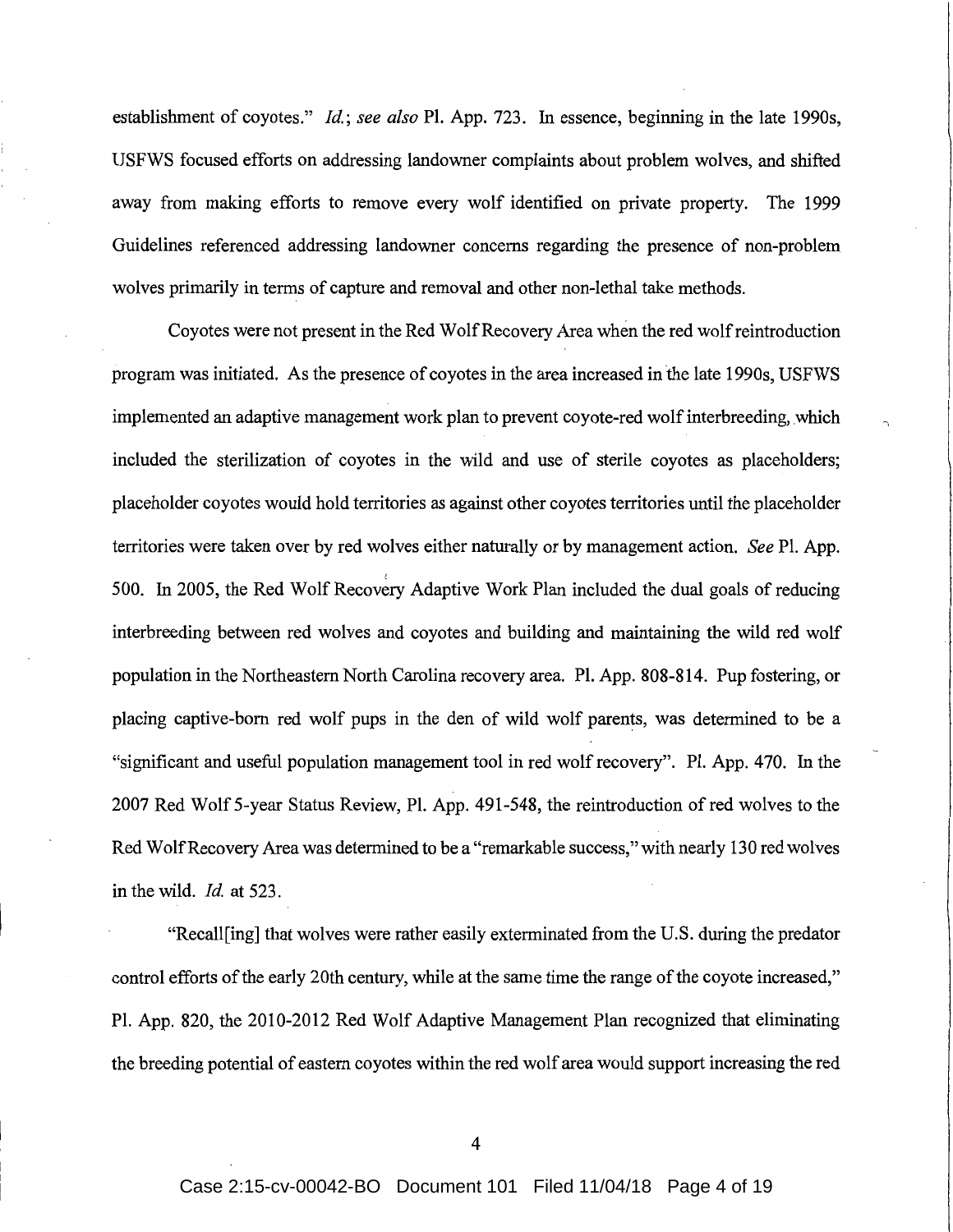wolf population. Pl App. 820-827. These same goals of reducing coyote interbreeding and increasing the wild red wolf population were repeated in the 2013-2015 Red Wolf Adaptive Management Plan. Pl. App. 846-859. Other than coyote interbreeding, the 2007 Status Report cited human interaction and gunshot mortality as the primary areas of concern for the viability of the wild red wolf population. Pl. App. 523-24.

On February 6, 2014, USFWS issued the first lethal take authorization to a private landowner under 50 C.F.R. § 17.84(c)(4)(v). Pl. App. 938-940. The authorization was in a letter from Leopoldo Miranda, Assistant Regional Director, Ecological Services. PL App. 938-940. USFWS renewed the February 2014 take authorization twice – once on September 23, 2014, and again on April 27, 2015.

In September 2014, USFWS noted that, over a period of several weeks, 228 letters requesting that red wolves be removed from private land had been received, Pl. App. 949, and by October 30, 2014, USFWS had received 405 individual requests to remove red wolves from private land. PL App. 951. On follow-up from USFWS personnel, however, it was determined that numerous individuals who had signed letters had thought they were signing a coyote hunting petition, while others stated that that they did not have red wolves on their property, or that they did not object to having red wolves on their property; other requests for removal contained no -contact information or were duplicate requests from the same address. PL App. 949-951.

Citing population decline and growing stakeholder concerns, USFWS hired the Wildlife Management Institute "to conduct an independent evaluation of the Red Wolf Recovery Program ' that focused on supporting science, program management, and human dimensions." [DE 88 at 11] Miranda-Castro Decl.  $\parallel$  4. On January 29, 2015, the North Carolina Wildlife Resources Commission passed resolutions requesting that defendants declare the red wolf extinct in the wild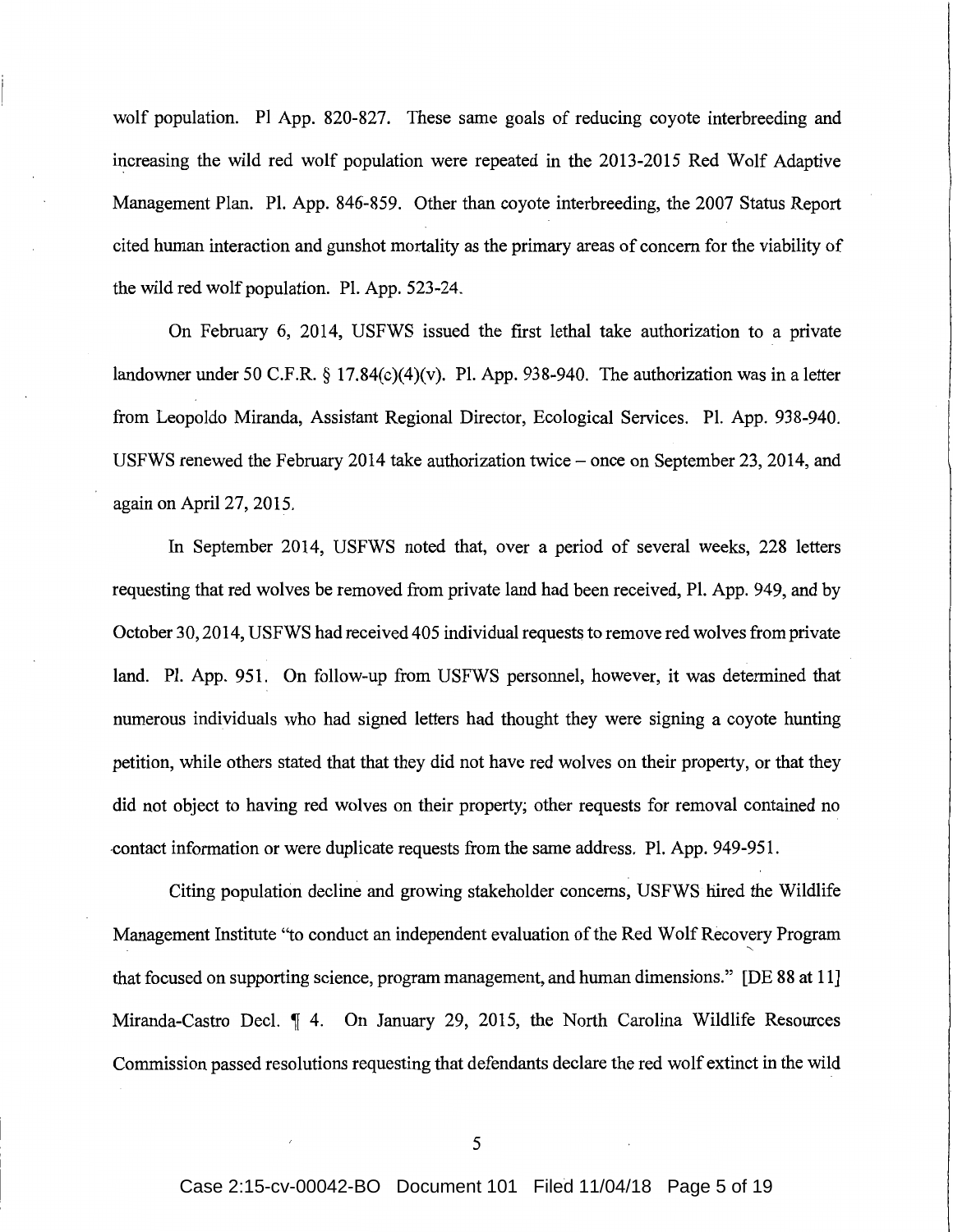in North Carolina and terminate the Red Wolf Reintroduction Program for free-ranging red wolves. Pl. App. 972-74.

Beginning in the winter of 2015, USFWS stopped conducting coyote sterilizations. Pl. App. 23, Harrison Dep. at 96. Releases of red wolves into Eastern North Carolina were also discontinued in 2015, as was pup fostering. Benjamin Dep. at 227-28; *see also* [DE 88 at 271] (June 30, 2015 Press Release: Service Halts Red Wolf Reintroductions Pending Examination of Recovery Program).

A second take authorization was granted by Pete Benjamin, Field Supervisor, to two additional landowners on May 20, 2015, Pl. App. 1006-7, which resulted in the lethal take of a red wolf on June 17, 2015. Pl. App. 1009. The red wolf that was killed was a non-problem, six-year old denning mother. Pl. App. 1013. In June 2015, USFWS issued an internal memorandum providing revised procedures for responding to landowner requests for removal of red wolves. Pl. App. 1020-22. The 2015 procedures provide that lethal take authorizations for specific wolves will be provided to landowners where removed wolves return to the subject property or where reasonable efforts to capture known wolves are unsuccessful. Unlike the 1999 Guidelines, the 2015 procedures do not distinguish between problem and non-problem wolves. *Id.* On June 30, 2015, USFWS publically announced that it would be conducting a' "thorough and deliberate evaluation of the red wolf recovery program" and confirmed its commitment to "get[ting] the science right, [and] rebuild[ing] trust with our neighbors ... state partners and many stakeholders  $\ldots$ ." [DE 88 at 272].

In October 2015, USFWS estimated there were 50-75 red wolves in the wild, and the last publically released population estimate shows an estimated 46-60 red wolves in the wild. Pl. App. 1114. Plaintiffs instituted this action in November 2015, and the Court issued a preliminary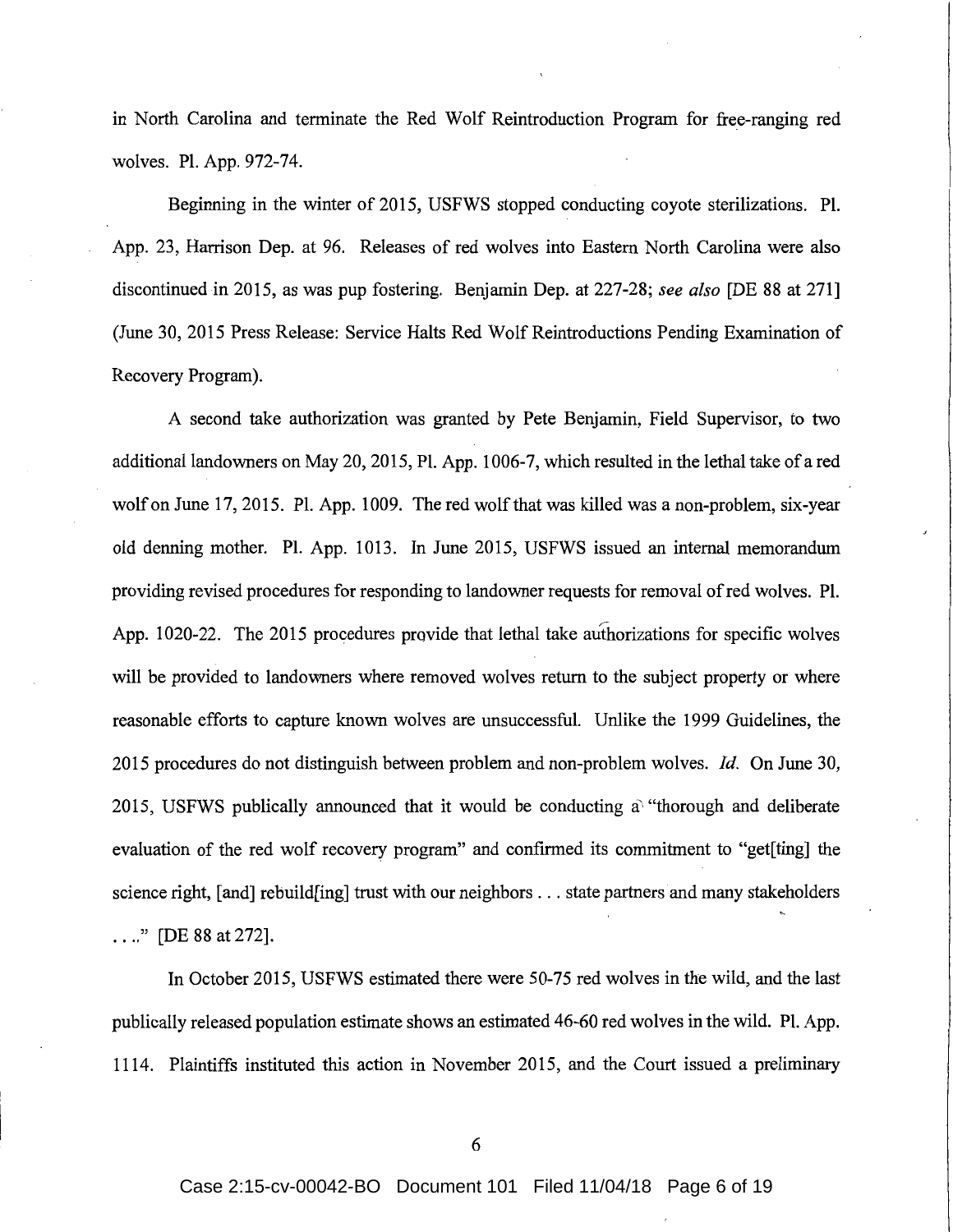injunction preventing the take of non-problem wolves on September 28, 2016. As of November 2017, as few as two or three breeding pairs of red wolves remain in the wild population. PL App. 258-59, Benjamin Dep. II at 145-46.

In May 2017, USFWS published an advance notice of its intent to develop a proposed rule, prepare a NEPA document, and convene two public scoping meetings. Miranda-Castro Decl.  $\P$ 7. USFWS completed a five-year status review of the red wolf on April 23, 2018, and intends to finalize its NEPA document and to either finalize or withdraw its proposed rule by November 30, 2018. *Id.* ifif 9, 12, 13. During the rule-making process, USFWS states that it is continuing to actively manage the red wolf population by monitoring radio-collared red wolves; using remote sensing cameras and scent stations to assess movement, pack dynamics, and the general health of the wolves; and by using captive red wolves for educational purposes. *Id.*  $\lll$  14.

## *Plaintiffs' claims*

Plaintiffs' amended complaint alleges that defendants have violated the Endangered Species Act (ESA), 16 U.S.C. § 1531 *et seq.,* as follows: that defendants have violated Section 9 by authorizing private take of red wolves without satisfying the requirements of 50 C.F.R. §  $17.84(c)(4)(v)$ ; that defendants have violated Section 4 by administering the red wolf rule in a manner that is failing to provide for the conservation of red wolves; that defendants have violated Section 4 by failing to conduct the mandatory five-year status review of the red wolf species; and that defendants have violated Section 7 by failing to administer the red wolf recovery program in furtherance of the conservation purposes of the ESA and by failing to ensure that administration of the red wolf recovery program pursuant to 50 C.F.R. § 17.84(c) is not likely to jeopardize the red wolf's continued existence. [DE 20] Amd. Cmpl.  $\P\P$  114-145. Plaintiffs further allege that defendants have violated the National Environmental Policy Act (NEPA), 42 U.S.C. §§ 4321-47,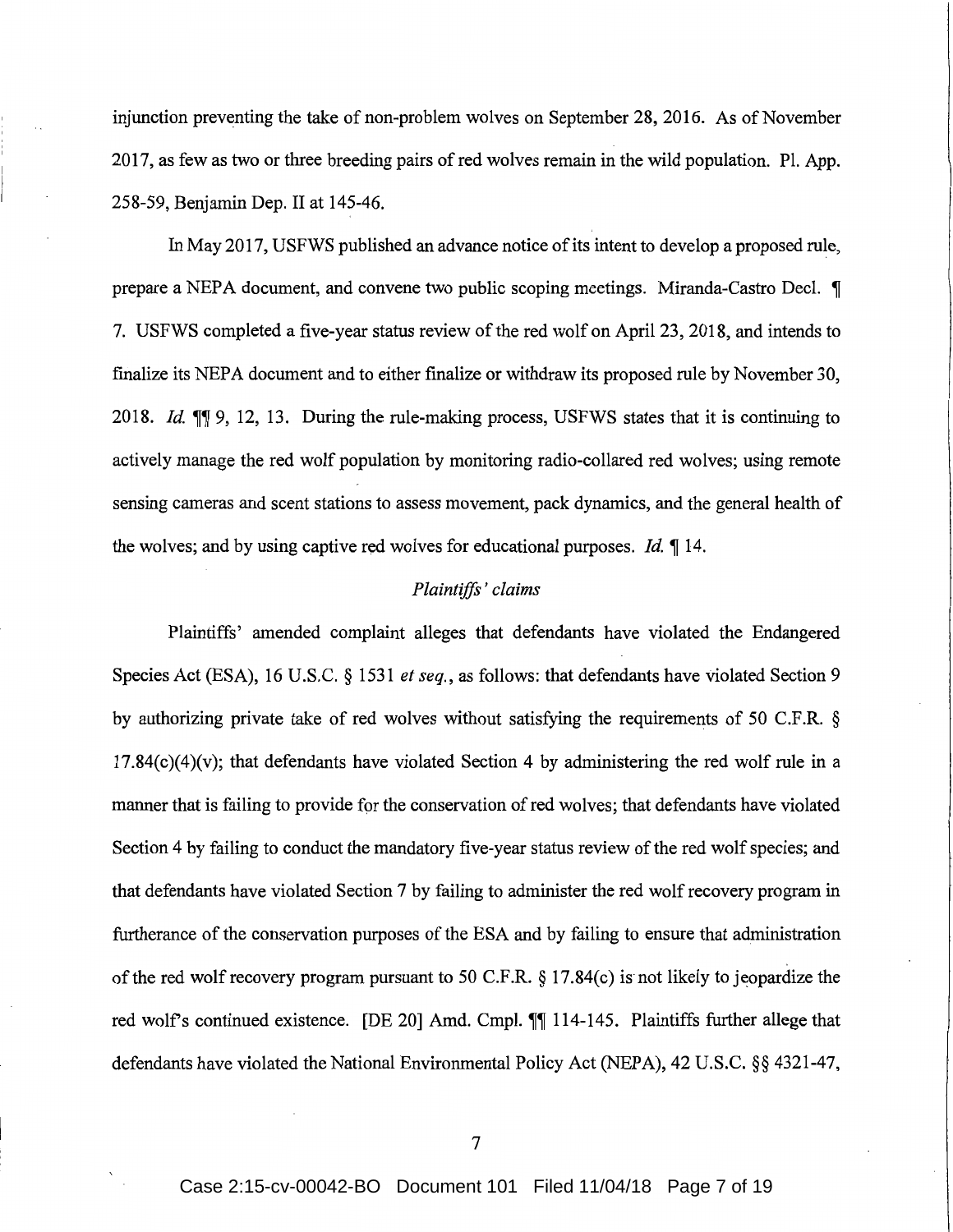by modifying their administration of the red wolf rule without completing an environmental assessment or environmental impact study. Amd. Cmpl.  $\P\P$  146-151. At bottom, plaintiffs challenge defendants' actions in authorizing the lethal or non-lethal take of red wolves on private land without first satisfying the requirements of the governing regulations and in shifting their efforts and administering the red wolf rules and regulations in a manner resulting in a failure to provide for the conservation of the wild red wolf population.

# DISCUSSION

In their motion for summary judgment, plaintiffs asks this Court to find that defendants are violating and will continue to violate the ESA and its implementing regulations as well as NEPA. Plaintiffs further request that the Court, pursuant to its equitable authority: maintain the injunction against the capturing and killing of non-problem wolves as issued by the Court as a preliminary injunction; order the USFWS to, within thirty days of the date of entry of this order, reinstate the coyote sterilization program and red wolf releases or explain why such action is not necessary for the conservation of the red wolf; and require that any subsequent modification to the historic implementation of the red wolf rule or the longstanding red wolf adaptive management program go through the required analysis under the ESA, NEPA, and the Administrative Procedures Act before they take effect.

In response, defendants argue that, due to recent changes to management of the red wolf population, plaintiffs' claims are moot and the Court lacks subject matter jurisdiction to consider them. Defendants further argue that, if plaintiffs' claims are not found to be moot, the USFWS' actions regarding the red wolves comply with the ESA and NEPA; defendants also contend that plaintiffs' request for mandatory injunctive relief must be denied because it lacks any basis in law or equity.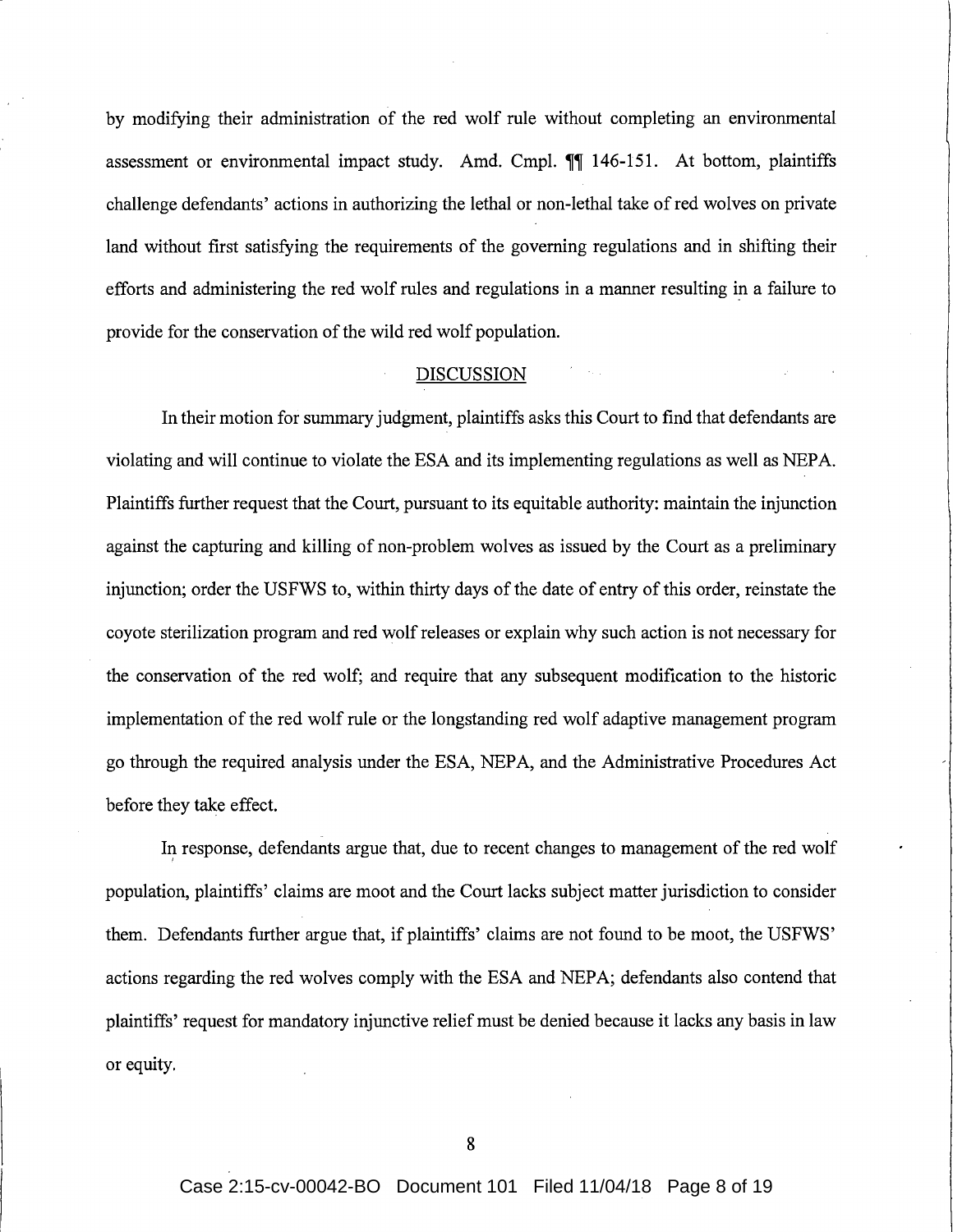### I. Standard of review

Generally, a motion for summary judgment may not be granted unless there are no genuine issues of material fact for trial and the movant is entitled to judgment as a matter of law. Fed. R. Civ. P. 56(a). Under the Administrative Procedures Act (APA), 5 U.S.C. § 702, which the Court has previously determined applies to plaintiffs' claims, "[s]ummary judgment . . . serves as the mechanism for deciding, as a matter of law, whether the agency action is supported by the administrative record and otherwise consistent with the APA standard ofreview." *Sierra Club* v. *Mainella,* 459 F. Supp. 2d 76, 90 (D.D.C. 2006). Thus, when reviewing agency action under APA, a court does not consider whether there are disputed issues of material fact, but rather must "determine whether or not as a matter of law the evidence in the administrative record permitted the agency to make the decision it did." *Occidental Eng'g Co.* v. *INS.,* 753 F.2d 766, 769 (9th Cir. 1985).

Under the APA, agency action shall be set aside by a reviewing court if its "arbitrary, capricious, an abuse of discretion, or otherwise not in accordance with law." 5 U.S.C. § 706(2)(A). "Courts must conduct a 'searching and careful' inquiry into the agency decision, although this review is ultimately a 'narrow' one." *JH Miles* & *Co., Inc.* v. *Brown,* 910 F. Supp. 1138, 1146 (E.D. Va. 1995) (quoting *Citizens to Preserve Overton Park, Inc.* v. *Volpe,* 401 U.S. 402, 416 (1971)). Review of agency action under the APA is highly deferential, *Ohio Valley Envtl. Coal.* v. *Aracoma Coal Co.,* 556 F.3d 177, 192 (4th Cir. 2009), but a court must be mindful not to rubberstamp agency decisions, as doing so would abdicate the judiciary's responsibility under the Act. *Nat. Res. Def Council, Inc.* v. *Daley,* 209 F.3d 747, 755 (D.C. Cir. 2000) (citation omitted). Agency action must be deemed arbitrary and capricious where the agency has "relied on factors which Congress has not intended it to consider, entirely failed to consider an important aspect of

9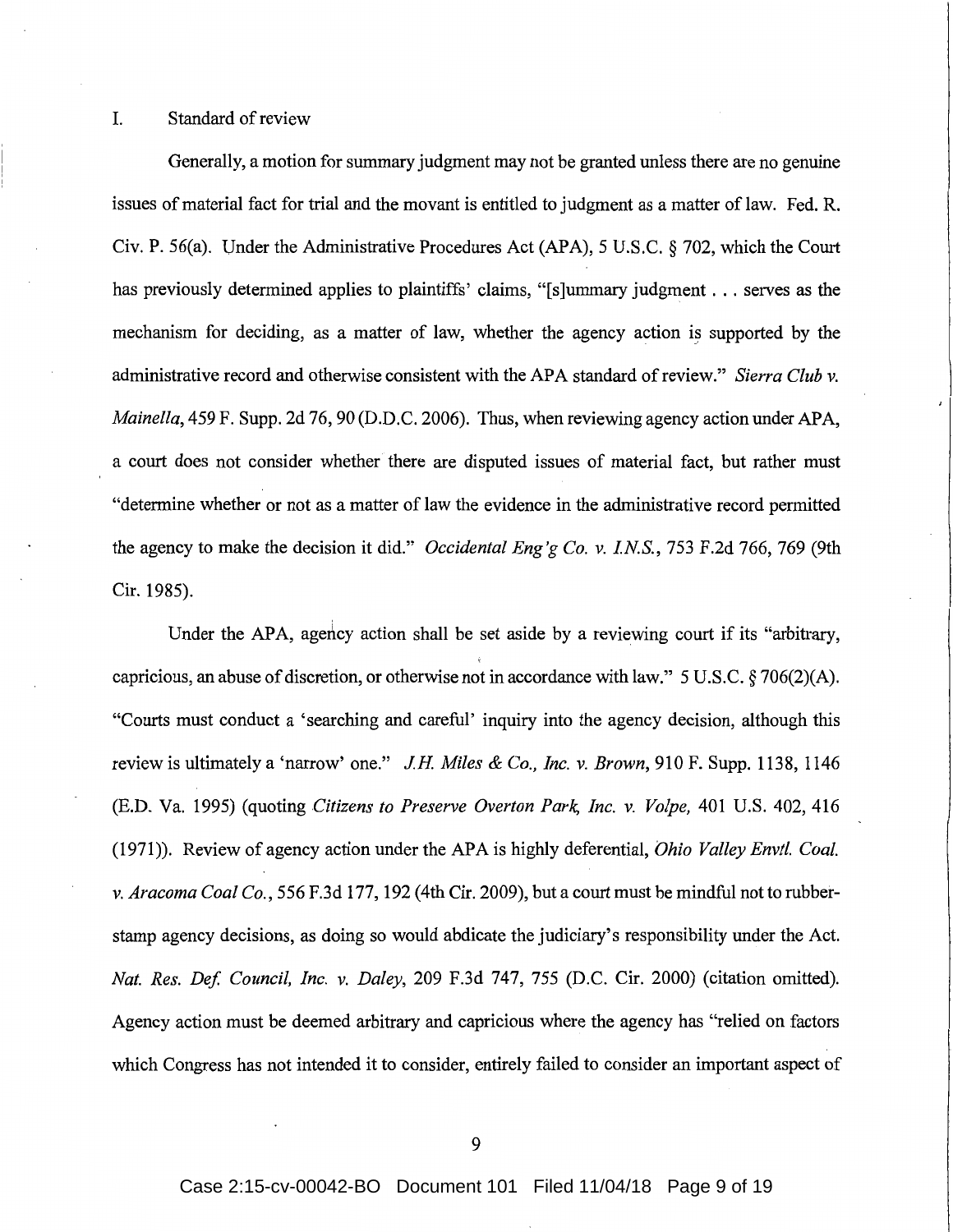the problem, offered an explanation for its decision that runs counter to the evidence before the agency, or is so implausible that it could not be ascribed to a difference in view or the product of agency expertise." *Motor Vehicle Mfrs. Ass'n of US., Inc. v. State Farm Mut. Auto. Ins. Co.,* 463 U.S. 29, 43 (1983).

II. Mootness

As it concerns a threshold inquiry, the Court considers first defendants' argument that the Court now lacks subject matter jurisdiction over this case because plaintiffs' claims are constitutionally or prudentially moot.

Article III of the United States Constitution limits federal court jurisdiction to actual "cases" and "controversies" and requires that a dispute remains "live"; litigants must maintain a "personal stake" in the outcome throughout the course of litigation. *US. Parole Comm' n v. Geraghty*, 445 U.S. 388, 395–96 (1980). "The requisite personal interest that must exist at the commencement of the litigation (standing) must continue throughout its existence (mootness)." *Id.* at 397 (quotation omitted). "Simply stated, a case is moot when the issues presented are no longer 'live' or the parties lack a legally cognizable interest in the outcome." *Powell v. McCormack,* 395 U.S. 486, 496 (1969). A federal court lacks subject matter jurisdiction to decide a case which is moot due to Article Ill's case or controversy requirement. *Com. of Va. ex rel. Coleman v. Califano,* 631 F .2d 324, 326 (4th Cir. 1980).

The doctrine of prudential mootness permits a court to, in its discretion, decline to enter injunctive and declaratory relief where the court can no longer provide an effective remedy and it would be imprudent to decide the case. *S-1 v. Spangler,* 832 F.2d 294, 297 (4th Cir. 1987); *Feldman v. Pro Football, Inc.,* 579 F. Supp. 2d 697, 706 (D. Md. 2008). In deciding whether issues have become prudentially moot, courts consider three factors: whether the specific relief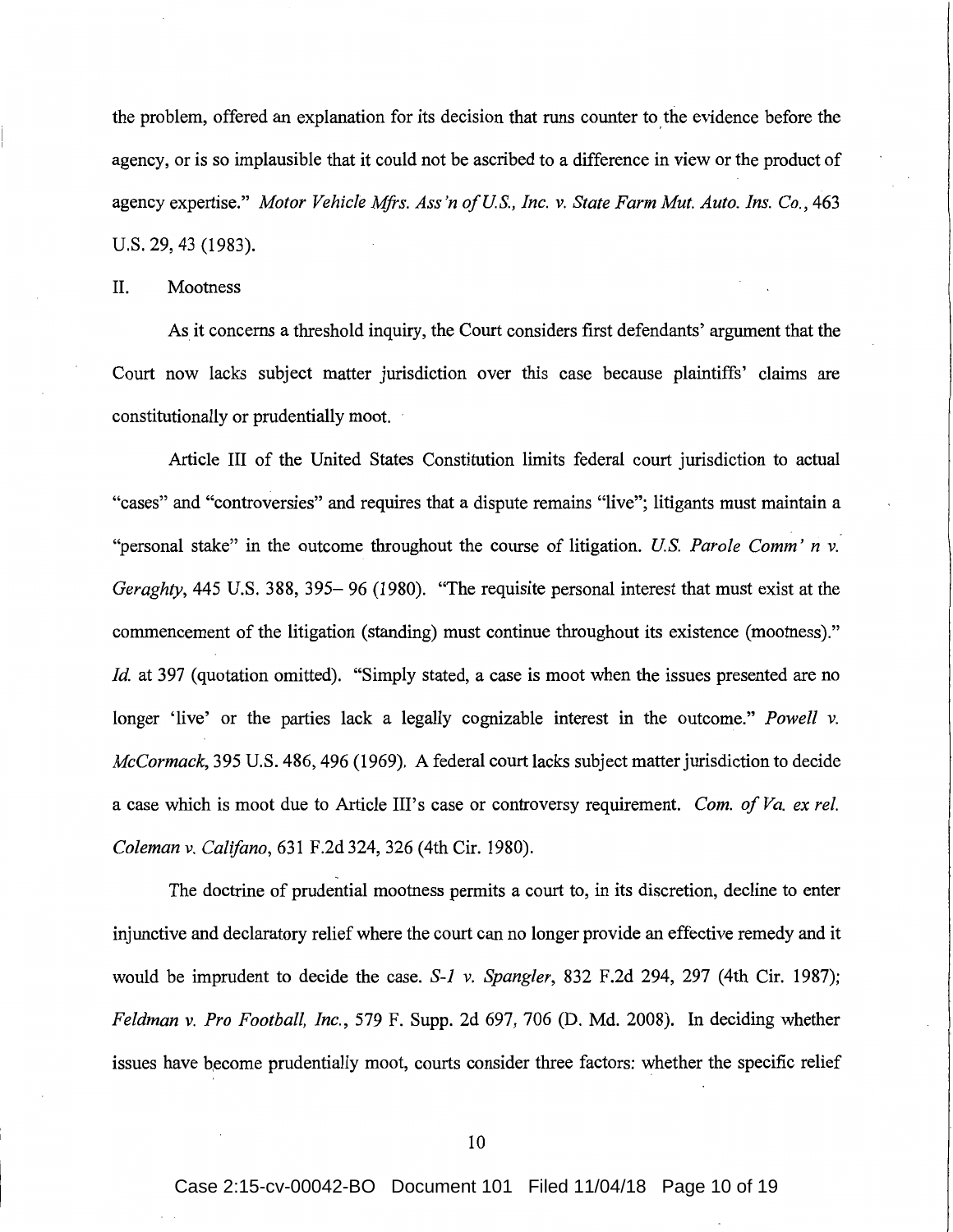sought no longer has sufficient utility to justify a decision on the merits; the difficulty and sensitivity of the core issues in the case; and finally whether the challenged acts are capable of repetition yet likely to evade review. *Spangler,* 832 F.2d at 297-298; *see also Smyth v. Carter,* 88 F; Supp. 2d 567, 571 (W.D. Va. 2000). If a case or claim is determined to be prudentially moot, a court may avoid deciding the constitutional question of Article III mootness. *United States v. Under Seal,* 757 F.2d 600, 602 (1985); *Smyth,* 88 F. Supp. 2d at 570.

Defendants argue first that plaintiffs' third claim for relief, which seeks the undertaking of a five-year review of the red wolves as required by Section 4 of the ESA, 16 U.S.C. § 1533(c)(2), is constitutionally moot. The last five-year Section 4 species review had occurred in 2007, and, at the time of the filing of plaintiffs' complaint in 2015, no five-year review had been conducted since that time. Defendants assert that a new species status assessment of the red wolf was completed on April 19, 2018, and a five-year status review was completed on April 23, 2018. As the Court could not order defendants to conduct the Section 4 five-year review because it was conducted in April 2018, the Court, in its discretion, finds that its inability to order an effective remedy has rendered this claim prudentially moot. The Court need not, therefore, consider the constitutional question and plaintiff's third claim for relief is dismissed.

As to plaintiffs' remaining claims, the doctrine of prudential mootness is not applicable. Defendants argue<sup>7</sup> that because they have undertaken new rulemaking, and anticipate that a new red wolf 10(j) rule will be final by November 30, 2018, plaintiffs' claims which are based on the current  $10(i)$  rule are moot. However, the claims before the Court are not particularly sensitive or difficult, and the specific relief sought by plaintiffs continues to have utility  $-$  while defendants have initiated the proposed rulemaking process, and *contend* that they will have a final rule in

<sup>&</sup>lt;sup>7</sup> Defendants argue only that plaintiffs' remaining claims are prudentially moot.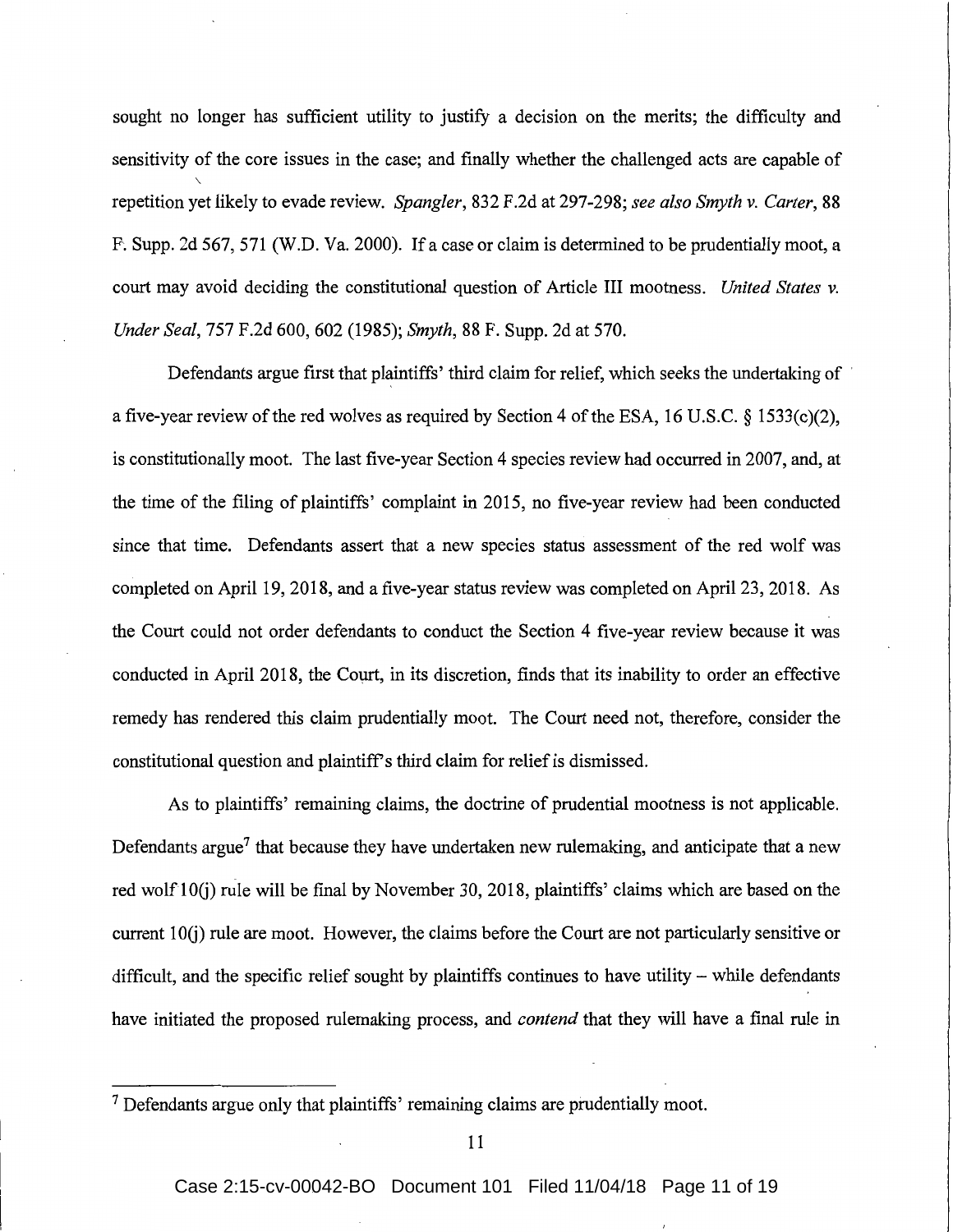place by November 30, 2018, there is no impediment to this Court enjoining defendants or providing declaratory relief pending publication of a final rule. *See Deft. of Wildlife v. Jackson,*  791 F. Supp. 2d 96, 111 (D.D.C. 2011) (request to prevent agency action until ESA Section 7 consultation has been completed not moot where consultation has been initiated during pendency of case). Because the "conclusion of the [ rulemaking] process ... lies somewhere in the [] future" plaintiffs' remaining claims are not prudentially moot and the Court will consider them on the merits. *W Virginia Highlands Conservancy v. Norton,* 161 F. Supp. 2d 676, 680 (S.D.W. Va. 2001).

III. Analysis

Plaintiffs' ESA Section 9 claim relates to the grant of two lethal take authorizations under 50 C.F.R. § 17.84(c)(4)(v). It is well-established that "an agency action may be set aside as arbitrary and capricious if the agency fails to comply with its own regulations." *Nat'l Envtl. Dev. Ass'ns Clean Air Project v. Envtl. Prof. Agency,* 752 F.3d 999, 1009 (D.C. Cir. 2014) (internal quotation and citation omitted); *see also Steenholdt v. Fed. Aviation Admin.,* 314 F.3d 633, 639 (D.C. Cir. 2003) (federal agencies must follow own rules). The take authorizations issued in 2014 and 2015 failed to comply with the red wolf 10(j) rule, and therefore violated Section 9 of the ESA. *See Gibbs v. Babbitt,* 214 F.3d 483, 488 (4th Cir. 2000) (Section 9 take prohibition extended to experimental red wolf populations subject to exceptions). The take authorizations were issued under 50 C.F.R.  $\S$  17.84(c)(4)(v), which provides that:

Any private landowner may take *red wolves* found on his or her property in the areas defined in paragraphs (c)(9)(i) and (ii) of this section *after* efforts by project personnel to capture such animals have been abandoned, *Provided* that the Service project leader or biologist has approved such actions in writing and all such taking shall be reported within 24 hours ....

50 C.F.R. § l 7.84(c)(4)(v) (some emphasis added).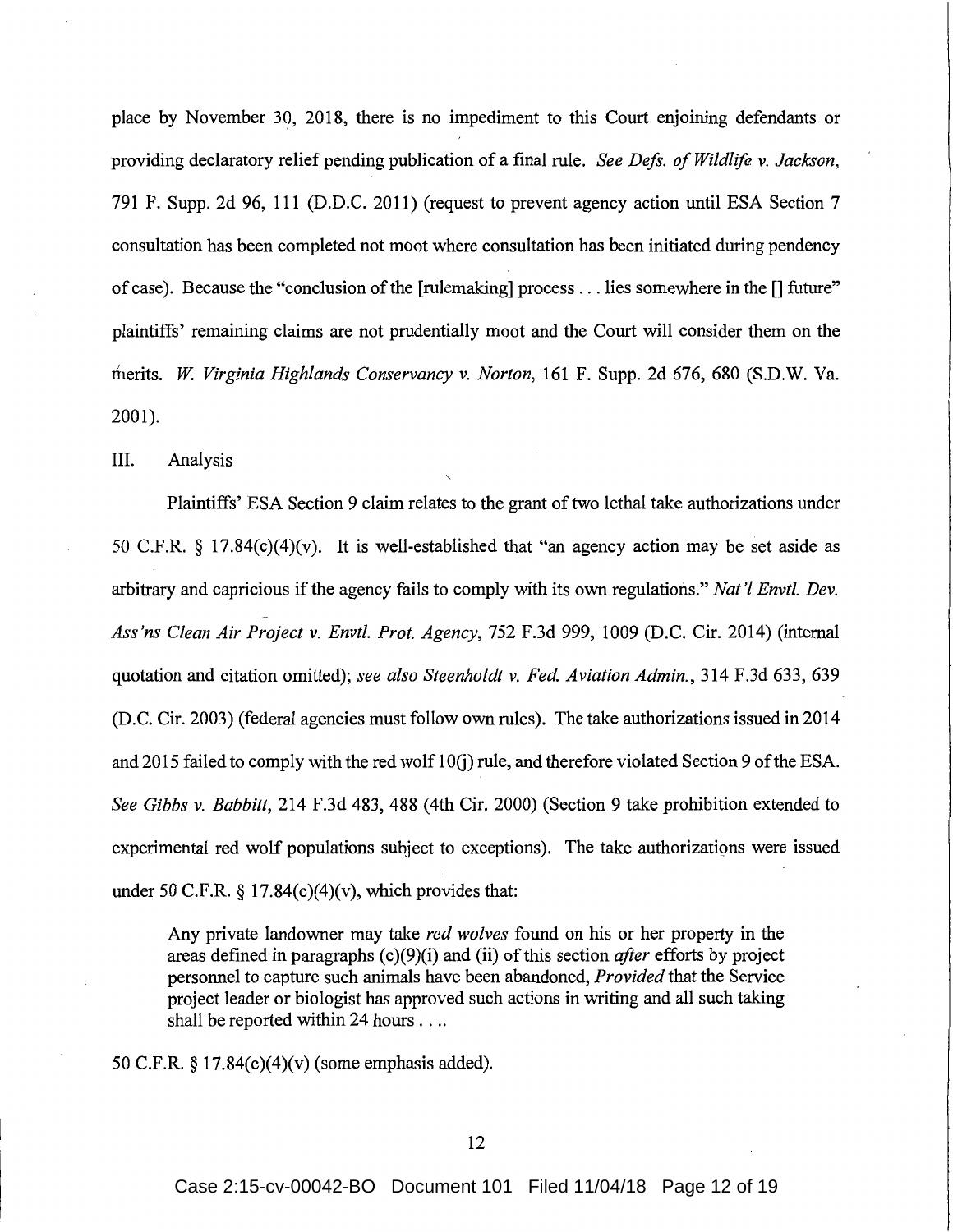Contrary to defendants' arguments, the take authorizations failed to comply with the plain language of the red wolf 10(j) rule, which requires that red wolf take authorizations for a private landowner be approved "after efforts by project personnel to capture such animals have been abandoned." The February 2014 take authorization refers to unconfirmed canids<sup>8</sup> on the subject property, the extent of whose use of the property was also unconfirmed. The May 2015 take authorization cites no direct evidence of wolves on the subject property. However, in both authorizations, after noting that the properties are adjacent to a National Wildlife Refuge on which red wolves are known to occur, USFWS states that, in light of staffing commitments and lack of access to trap on the subject property, USFWS was foreclosed from pursuing animals that may be on the subject land "and *in that sense* must abandon efforts to capture and relocate the animal ourselves." *See* Pl. App. 939 (emphasis added).

The 2014 and 2015 take authorizations were issued because landowners had refused to give USFWS access to continue trapping or engaging in other efforts. Abandonment of USFWS efforts based on a landowner's refusal to grant USFWS access to their property cannot serve as a proper basis for issuing a lethal take authorization under  $\S$  17.84(c)(4)(v), as doing so would impermissibly tip the scales in favor of public demand and away from USFWS' congressionally mandated goal to recover and rehabilitate the red wolf in the wild. In addition to requiring USFWS to *actually* abandon attempts to capture red wolves on private land prior to issuing a take authorization, the red wolf 10(j) rule contemplates that USFWS would have abandoned efforts to capture *specific* red wolves prior to issuing a take authorization. The 2015 take authorization, for example, plainly states that USFWS has not even confirmed the presence of a red wolf on the

<sup>&</sup>lt;sup>8</sup> Canid is defined as "any of a family (Canidae) of carnivorous animals that includes the wolves, jackals, foxes, coyote, and the domestic dog." https://www.merriam-webster.com/dictionary/canid (last visited October 30, 2018).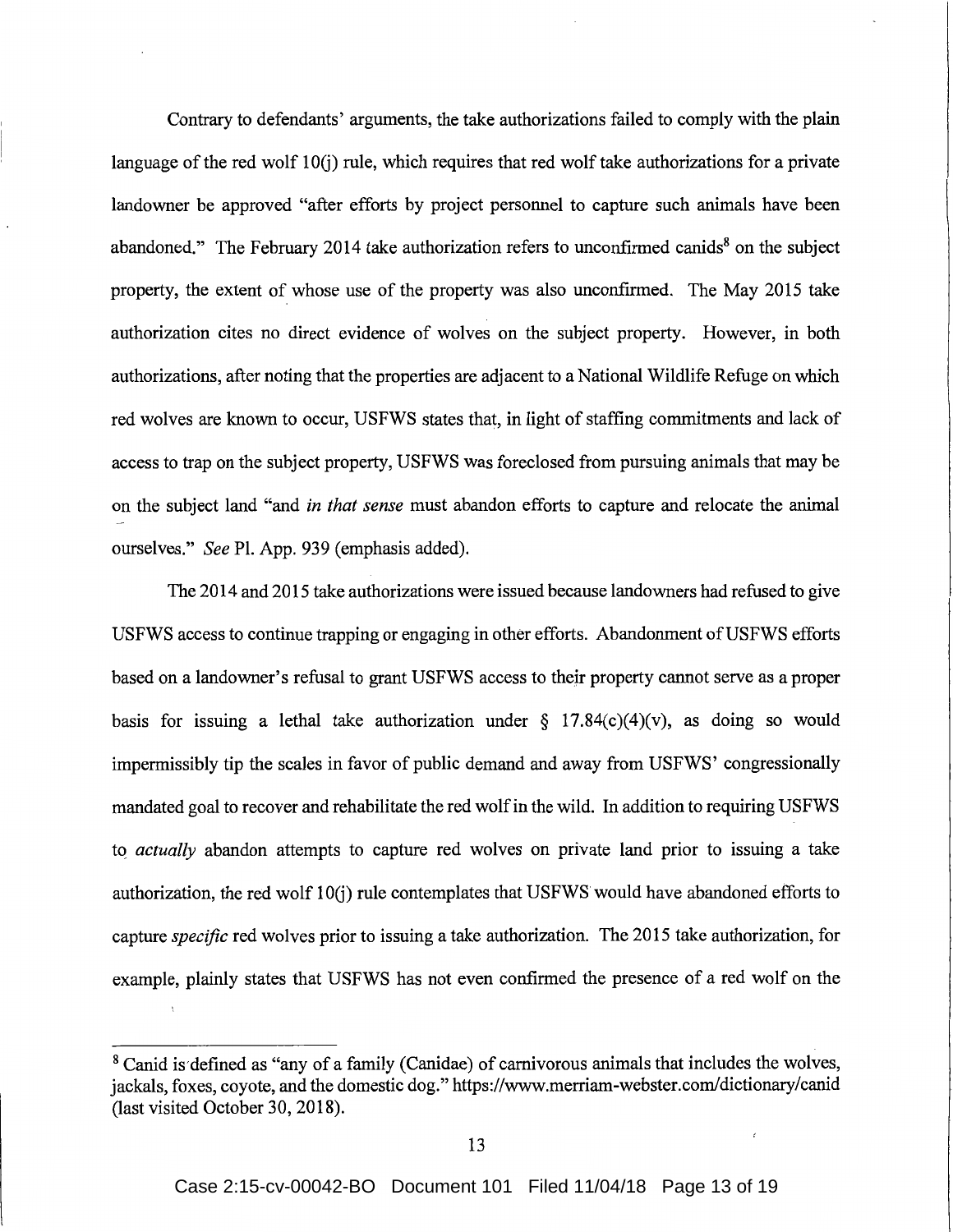subject property. USFWS' expansive reading of the circumstances which would support issuing a take – including lethal take – authorization to a private landowner under the red wolf  $10(i)$  rule impermissibly broadens the scope of wolves subject to take authorizations, and therefore conflicts with the ESA's "purpose to protect endangered and threatened" species. *Hill v. Coggins,* 867 F.3d 499, 510 (4th Cir. 2017) (quoting *Babbitt v. Sweet Home Chapter ofCmtys. for a Great Oregon,*  515 U.S. 687, 700 (1995)).

While the Court must afford deference to USFWS' construction of its 10(j) rule, where, as j here, its interpretation operates against the USFWS' goal to recover the red wolf in the wild, the agency's "disregard for the statutory and regulatory context deserves no deference." *Nat 'I Wildlife Fed'n v. Nat'/ Marine Fisheries Serv.,* 524 F.3d 917, 931 (9th Cir. 2008). The take authorizations are further at odds with at least one USFWS scientist with the Red Wolf Recovery Program, who noted on several occasions that "our understanding [is] that foreclosure to access does not equate to abandonment of effort". Pl. App. 968 (Nov. 20, 2014 email from Beyer to Benjamin); Pl. App. 991 (Mar. 19, 2015 email from Beyer to Benjamin) ("My understanding is we would have to issue a permit after attempts to remove wolves have been abandoned. In this case we are not even recognizing or aware of any wolves present, have not made any capture efforts, and have denied similar requests.").

The 2014 and 2015 take authorizations represent a departure from long-standing USFWS guidelines to issue take authorizations only for problem wolves and were issued in conflict with the applicable red wolf  $10(i)$  rule. The authorizations thus violated the ESA.

Plaintiffs remaining claims concern defendants' compliance with the ESA's conservation and consultation mandates and well as NEPA's requirement that agencies take a hard look at proposed actions which may have significant effects on endangered or threatened species. Section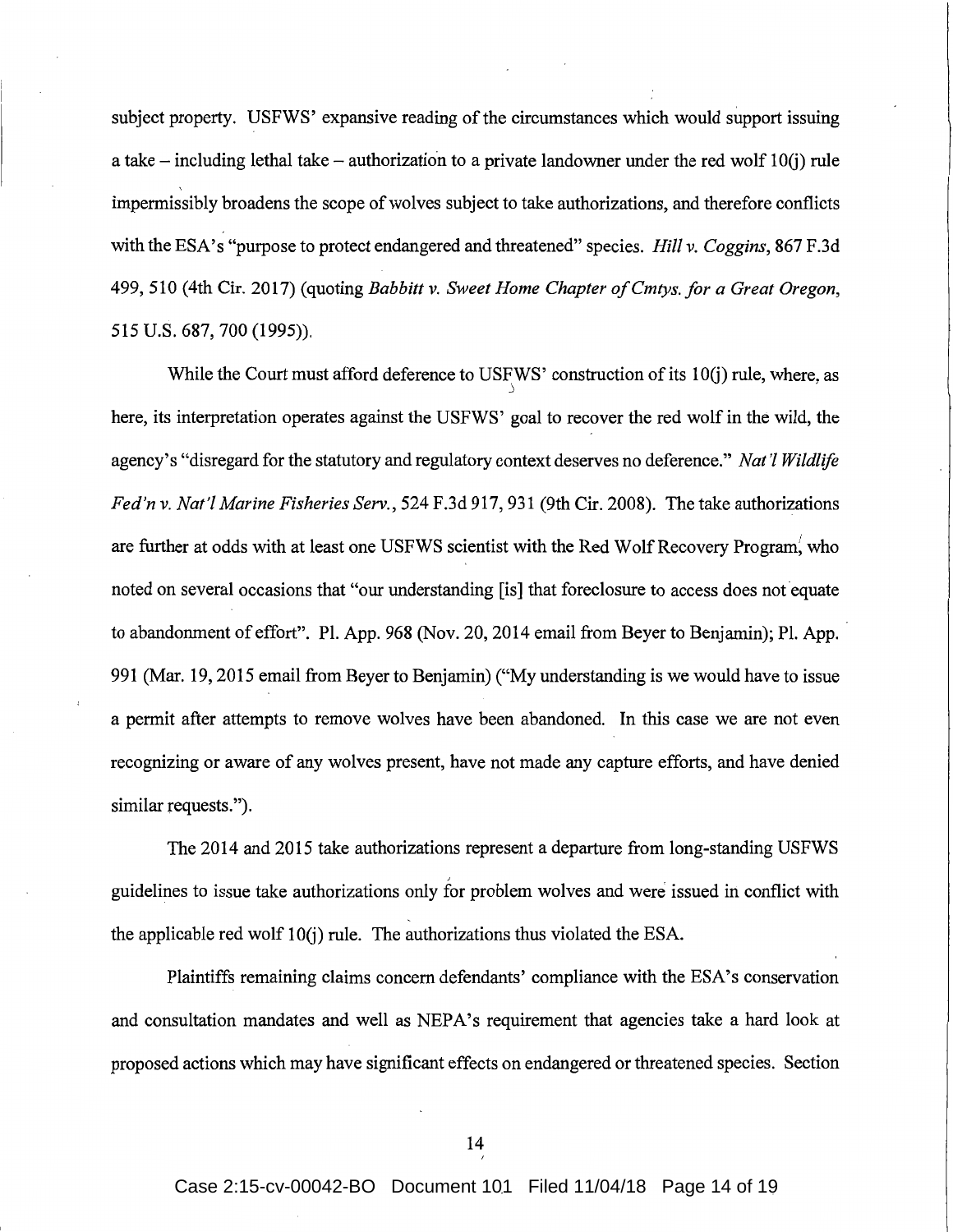$4(d)$  of the ESA requires that the red wolf  $10(i)$  rules must provide for the conservation of the listed species. 16 U.S.C § 1533(d); *see also Deft. of Wildlife* v. *Tuggle,* 607 F. Supp. 2d at 1116 (IOG) rules are "by definition the promulgation of the protective regulations for the species pursuant to the authority of ESA section  $4(d)$ ."). Section  $7(a)(1)$  of the ESA, 16 U.S.C. § 1536(a)(1), "*requires* the Secretary [of the Interior] and the heads of all other Federal departments and agencies to use their authorities in order to carry out programs for the protection of endangered species." *Tennessee ValleyAuth.* v. Hill,437U.S.153, 182-83 (1978)(citationomitted)(emphasisaddedin *Tennessee Valley).* Section 7(a)(l)'s requirements apply to the USFWS. *Nat'! Wildlife Fed'n* v. *Norton,* 386 F. Supp. 2d 553, 567 (D. Vt. 2005).

Section 7(a)(2) of the ESA requires that each federal agency consult with the Secretary of the Interior ensure that agency action is not likely to jeopardize the continued existence of any endangered or threatened species. 16 U.S.C. § 1536(a)(2); *see also Fla. Key Deer v. Paulison*, 522 F.3d 1133, 1138 (11th Cir. 2008) (Section 7(a)(2) imposes two obligations on federal agencies, . the first being "procedural and requir[ing] that agencies consult with the FWS to determine the effects of their actions on endangered or threatened species and their critical habitat" and the second being "substantive and requir[ing] that agencies insure that their actions not jeopardize endangered or threatened species or their critical habitat."). NEPA seeks to prevent damage to the environment by focusing government attention on the environmental effects of proposed agency action. *Marsh v. Oregon Nat. Res. Council,* 490 U.S. 360, 371 (1989). Any agency action having adverse effects on an endangered or threatened species may properly be considered significant action triggering NEPA hard-look requirements. *See Ctr. For Biological Diversity* v. *Nat'! Highway Traffic Safety Admin.,* 538 F.3d 1172, 1220 (9th Cir. 2008).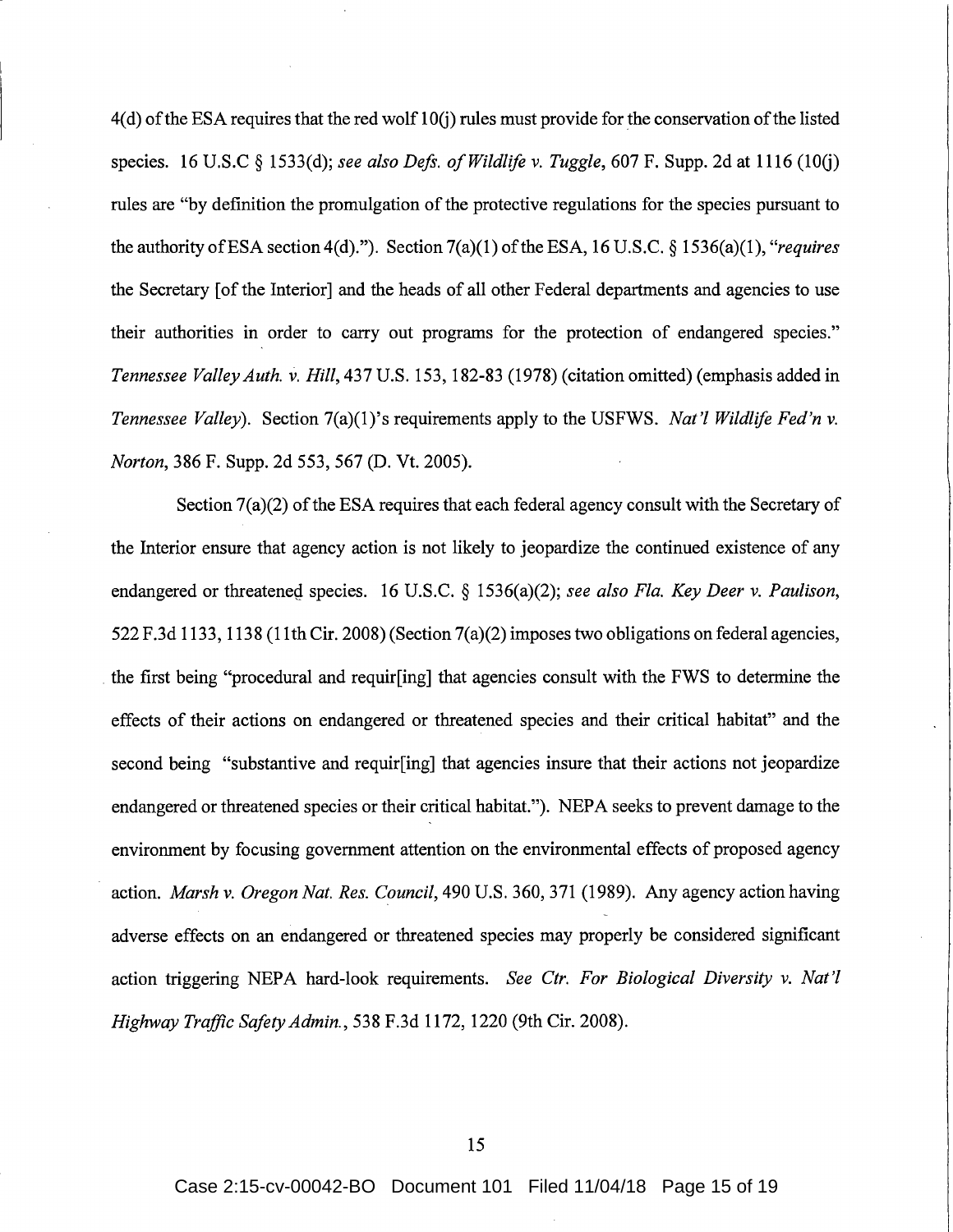The Red Wolf Program having been declared a success in 2007, defendants, beginning in \ approximately 2014 and without consultation or formal review, determined to disregard management guidelines which had been in place since 1999 which distinguished between problem and non-problem wolves in regard to landowner take requests, to cease introductions of wolves into the wild, to cease pup-fostering, and to cease actively attempting to manage the threat from coyotes on the viability of the wild red wolf population. While a shift in any one or some of these activities may fall within the agency's discretion, when taken together, these actions go beyond the agency's discretion and operate to violate USFWS' mandate to recover this species in the wild. As defendants point out, due to a number of factors, including gunshot mortality and the increased presence of coyotes, the wild red wolf population began to gradually decline starting in 2006, but more than 100 red wolves remained in the wild in 2012-2013. *See* [DE 88 at 322]. Notably, however, the wild red wolf population saw a drastic decrease from 2013 to 2015, with only approximately fifty wolves in the wild in 2015. *See* PI. App. 739. The population decrease coincides with defendants' making internal revisions to its guidelines and management policies, in response at least in part to mounting public pressure against red wolf recovery efforts, and defendants have failed to proffer any other evidence which could be deemed responsible for such change.

Allowing the wild red wolf population to continue to decline, while having access to methodologies which were previously successful in increasing or maintaining the wild population of the species, is an interpretation and application of the red wolf  $10(i)$  rule that "is so implausible that it could not be ascribed to a difference in view or the product of agency expertise." *Motor Vehicle Mfrs.,* 463 U.S. at 43. It is undisputed that the reintroduction of the red wolf into the Red Wolf Recovery Area is not without its challenges, but absent a change in Congress' mandate or a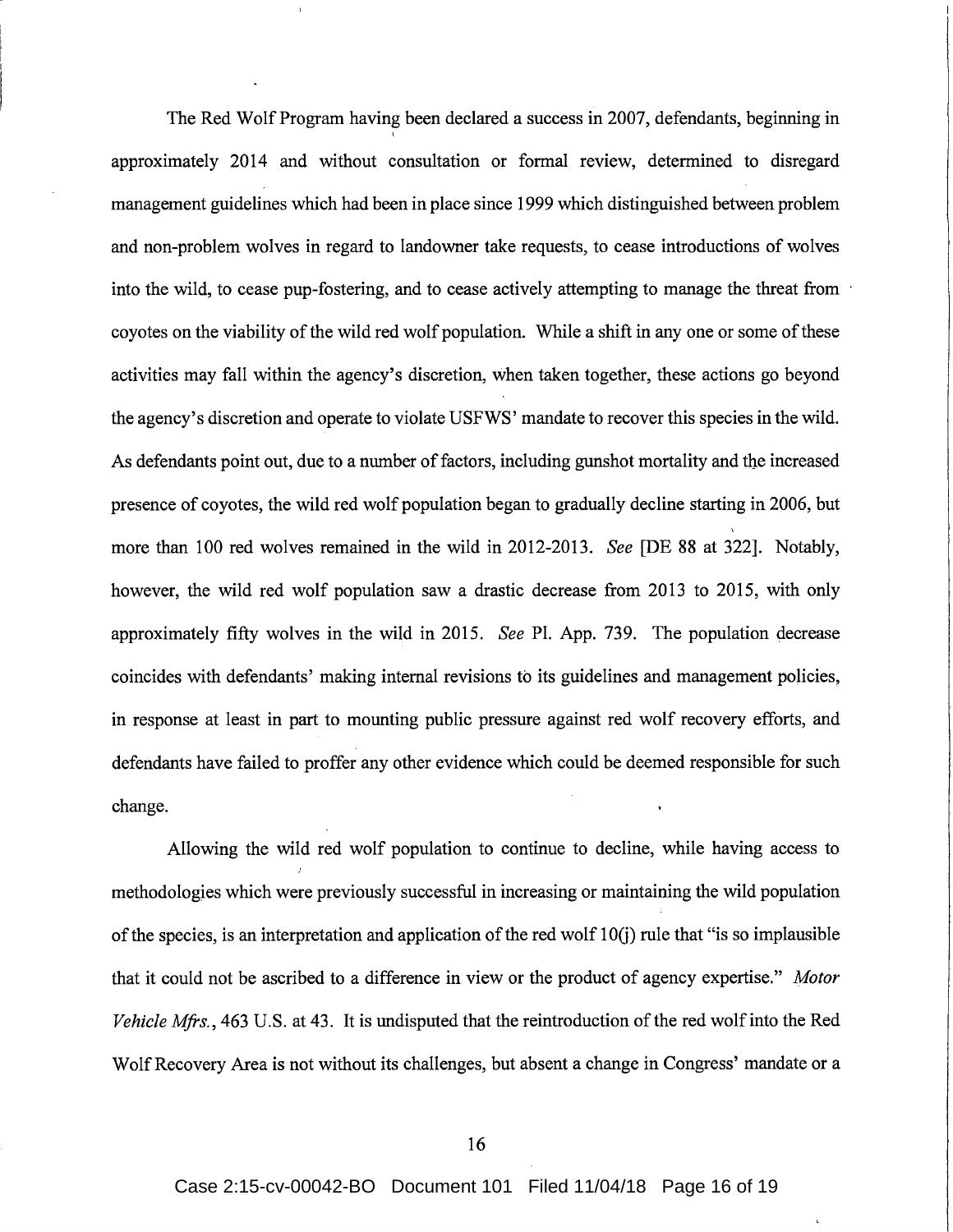decision to delist or reclassify the red wolf under the ESA, the recent USFWS decisions to discontinue successful population management tools while increasing the likelihood that landowner lethal takes will be approved for wolves which historically would not have been subject to take, amount to a failure comply with its affirmative duty to "carry out conservation measures until conservation [is] no longer necessary." *Ctr. for Biological Diversity v. Vi/sack,* 276 F. Supp. 3d 1015, 1031 (D. Nev. 2017); *see also Deft. of Wildlife v. Tuggle,* 607 F. Supp. 2d at, 1116-17 (Under ESA Section 4(d), USFWS has discretion to issue the regulations it deems necessary and advisable, but the regulation "shall" provide for the conservation of such species.").

Defendants' argument that their current red wolf management efforts are sufficient and within their discretion fails.

while agencies might have discretion in selecting a particular program to conserve ... they must in fact carry out a program to conserve, and not an "insignificant" measure that does not, or is not reasonably likely to, conserve endangered or threatened species, To hold otherwise would turn the modest command of section  $7(a)(1)$  into no command at all by allowing agencies to satisfy their obligations with what amounts to total inaction.

*Fla. Key Deer,* 522 F.3d at 1147. Moreover, as was aptly stated by USFWS in 1999, "[w]ildlife are not the property of landowners but belong to the public and are managed by Federal and State governments for the public good. Such concepts and laws do not provide for taking or removal of wildlife from private lands in the absence of a problem." Pl. App. 730.

Defendants themselves have stated that actions such as those it has already undertaken would require compliance under ESA Section 7 and NEPA, PL App. 977, and there is no doubt that defendants' decisions to cease wolf introductions while simultaneously increasing the likelihood of authorized lethal takes by landowners "may adversely affect an endangered or threatened species". *Ctr. for Biological Diversity,* 538 F.3d at 1220 (quoting 40 C.F.R. §  $1508.27(b)(9)$  and noting that action would trigger NEPA compliance if this factor is present).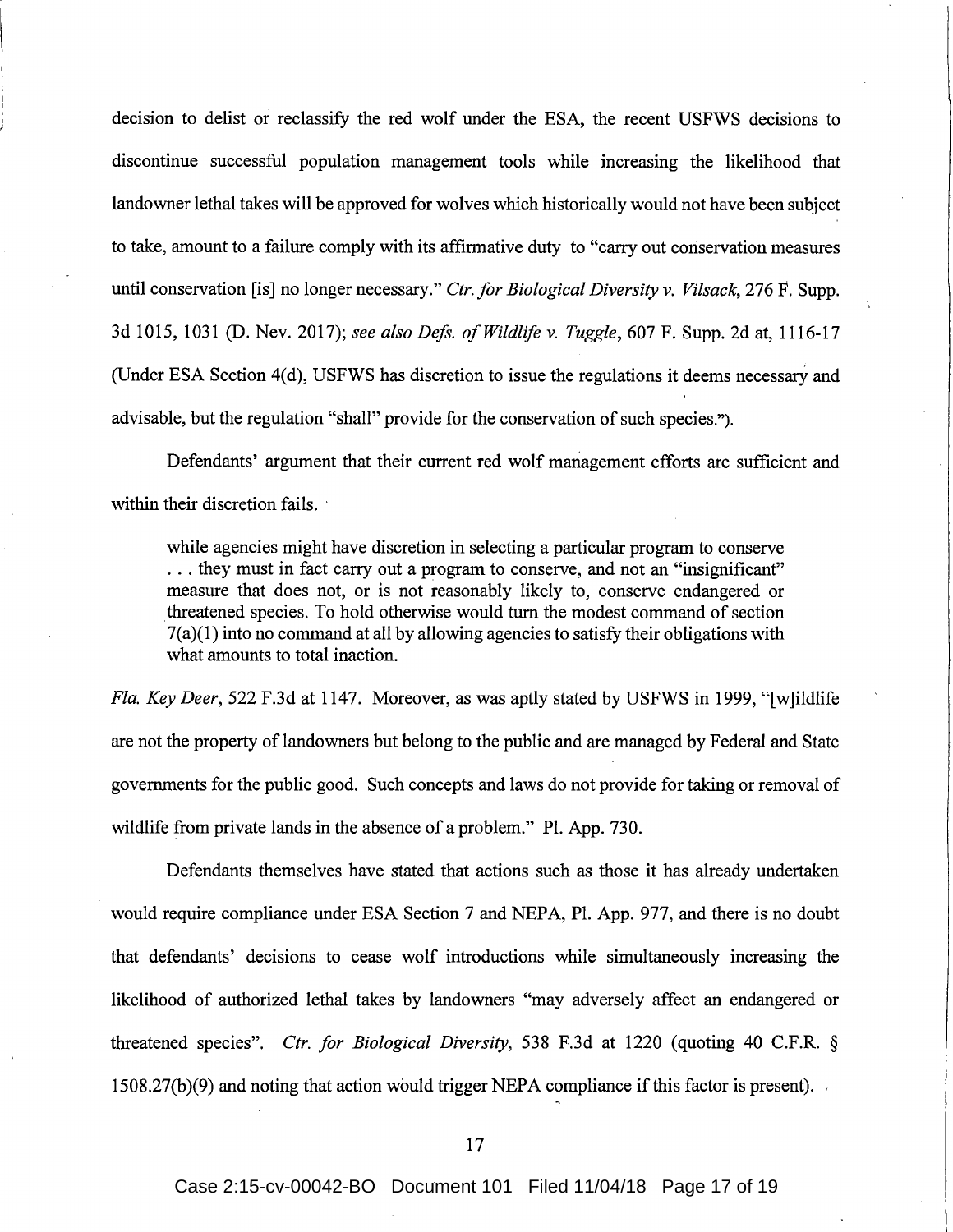In sum, plaintiffs' have satisfied their burden to demonstrate the above-described actions of defendants were arbitrary and capricious and otherwise violated Sections 9, 4, and 7 of the ESA as well as NEPA.

### IV. Appropriate Relief

As the Court has found that summary judgment in favor of plaintiffs is appropriate as to all but plaintiffs' third claim for relief, the Court orders the following injunctive and declaratory relief.

A. Injunctive relief

On September 29, 2016, the Court entered a preliminary injunction enjoining defendants from taking red wolves, either directly or by landowner authorization, pursuant to 50 C.F.R.  $\S$ § 17.84  $(c)(4)(v)$  and  $(c)(10)$  without first demonstrating that such red wolves are a threat to human safety or the safety of livestock or pets. The preliminary injunction remains in place and no appellate review has been conducted. Plaintiffs having demonstrated that judgment in their favor is appropriate all but one of their ESA and their NEPA claims, the Court finds that the preliminary injunction should be made permanent. Accordingly, defendants are hereby ENJOINED from taking red wolves, either directly or by landowner authorization, pursuant to 50 C.F.R. §§ 17.84  $(c)(4)(v)$  and  $(c)(10)$  without first demonstrating that such red wolves are a threat to human safety or the safety of livestock or pets.

#### B. Declaratory relief

Plaintiffs have further demonstrated that they are entitled to declaratory relief as follows:

1. Defendants have violated the red wolf rule, 50 C.F.R. § 17.84(c)(2), and Section 9 of the ESA, 16 U.S.C. § 1538(a)(1)(G), by authorizing private landowners to take red wolves on their property without satisfying the express terms of 50 C.F.R. §  $17.84(c)(4)(v);$ 

2. Defendants have violated Section 4 of the ESA, 16 U.S.C. § 1533(d), by failing to provide for the conservation of the red wolf and failing to administer the red wolf